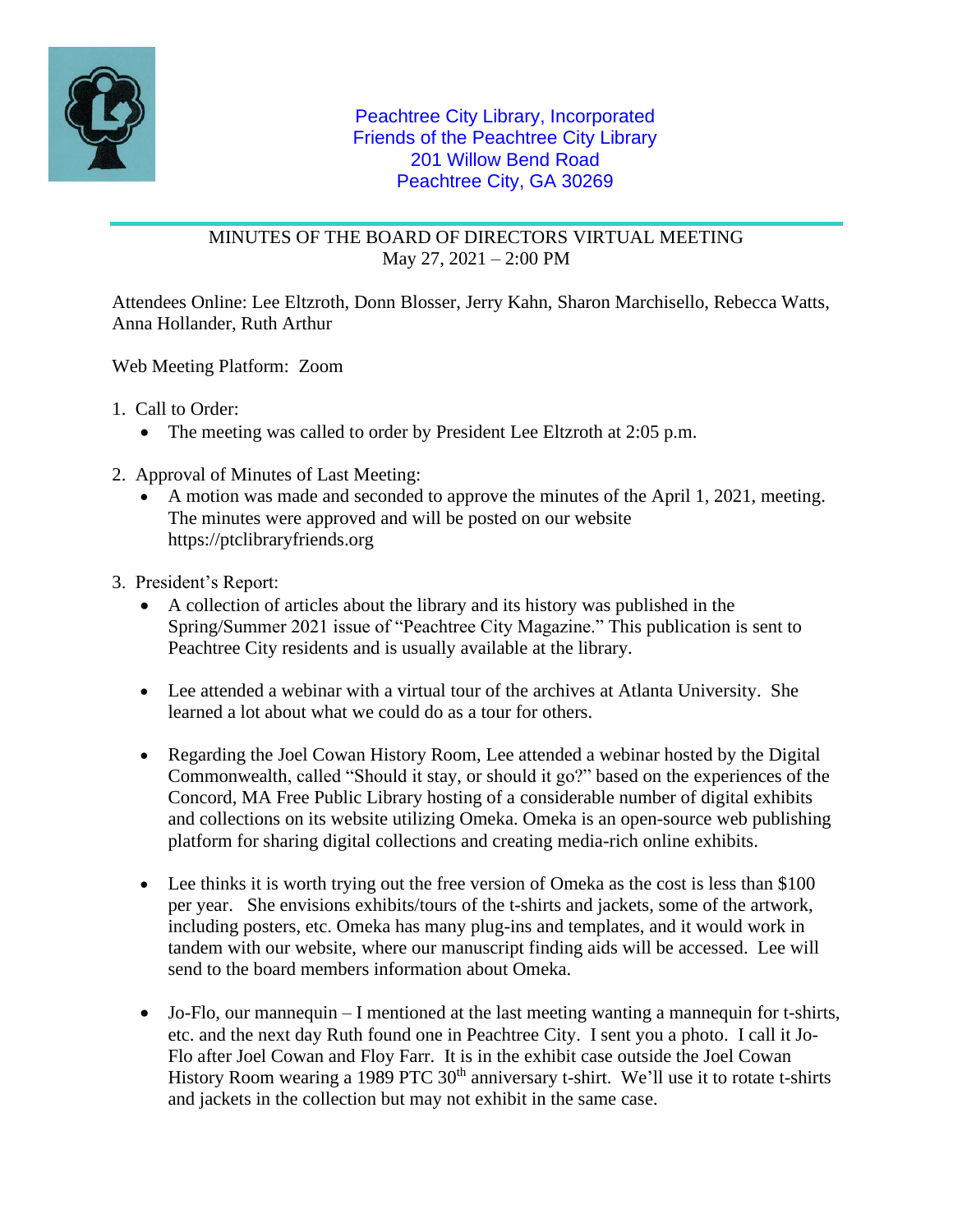- 4. Treasurer's Report:
	- Jerry Kahn presented the Profit and Loss Statement which showed that for the period January 1, 2021, through April 30, 2021, FOL had income of \$1,675.27 and expenses of \$4,284.64. The Balance Sheet showed that as of April 30, 2021, the FOL assets were \$31,495.99. The checking account balance at Ameris Bank as of May 27, 2021, was \$31,320.24.
	- Jerry Kahn submitted an organizational profile for the FOL to the Community Foundation of Greater Atlanta, a philanthropic service group.
- 5. Secretary's Report:
	- Membership: 94 members with 7 Sustaining members and 1 Patron. Thirty members have renewed for 2021.
	- Report on FOGL meetings:
	- Coffee Chat, April 16: "How to Gain and Retain Members."
		- Wendy Cornelisen, liaison to Georgia Public Library Service, gave a brief overview of how libraries are funded. 80.3% - local funding, 17.6% - State (Georgia General Assembly), and 2.1% Federal funding mostly on the state level.
		- Within the American Rescue Plan is \$5 billion to construct and repair libraries, especially in rural and underserved areas. Georgia's share would be \$146 million. There are 411 library buildings in Georgia with an average age of 32 Years.
		- Ideas for getting members: provide a form at the desk, link from library's website, make a notation on check out receipt to join Friends, give brochure to people who are getting a library card. Talk to community groups, book clubs and story times saying the program was brought to you by Friends. Join with Master Gardeners to sell plants and books.
	- Meeting Minutes, April 30, 2021
		- The board discussed and decided there would be no time limit for using the Author Grant money.
		- Ideas for the use of the FOGL Facebook page for monthly discussions: share marketing tips, "Show us Your Shelves" display ideas, conduct polls with space for comments, use TikTok for video and put on Facebook.
		- The next Coffee Chat will be on August 20, 2021, with a theme of "How Do We" Start Up Again."
		- The newsletter will be published on June 11, 2021.
- 6. Art Initiative:
	- Rebecca Watts said there was nothing new to report.
- 7. Children's Library:
	- Lee reported for Janice Dukes that they are preparing for the summer events.
- 8. Volunteer's Report:
	- Lee reported for Cherese Cadet that there will be one session of training from 9:00 a.m. to 12:00 p.m. in June.